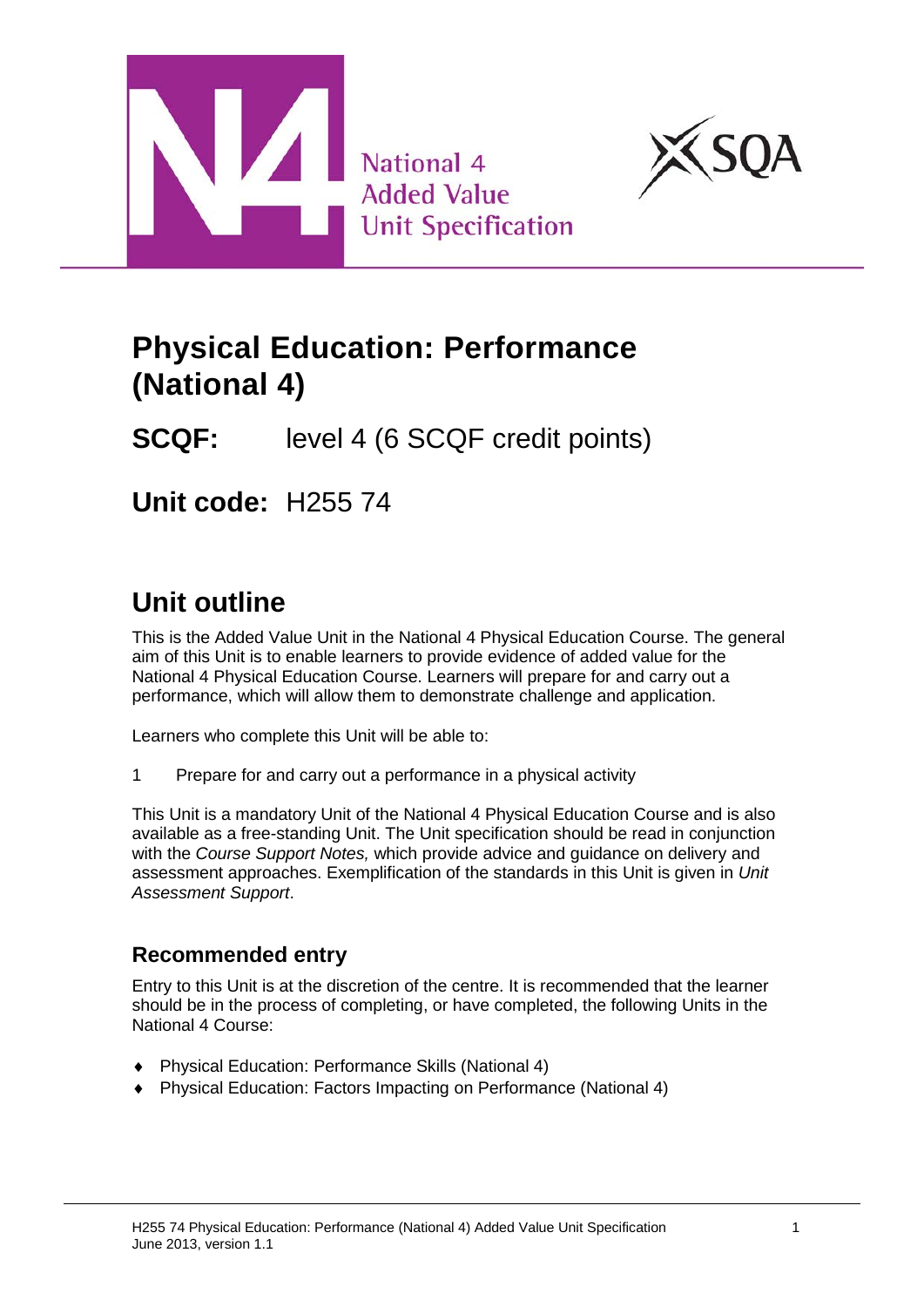### **Equality and inclusion**

This Unit Specification has been designed to ensure that there are no unnecessary barriers to learning or assessment. The individual needs of learners should be taken into account when planning learning experiences, selecting assessment methods or considering alternative evidence. For further information, please refer to the *Course Support Notes.*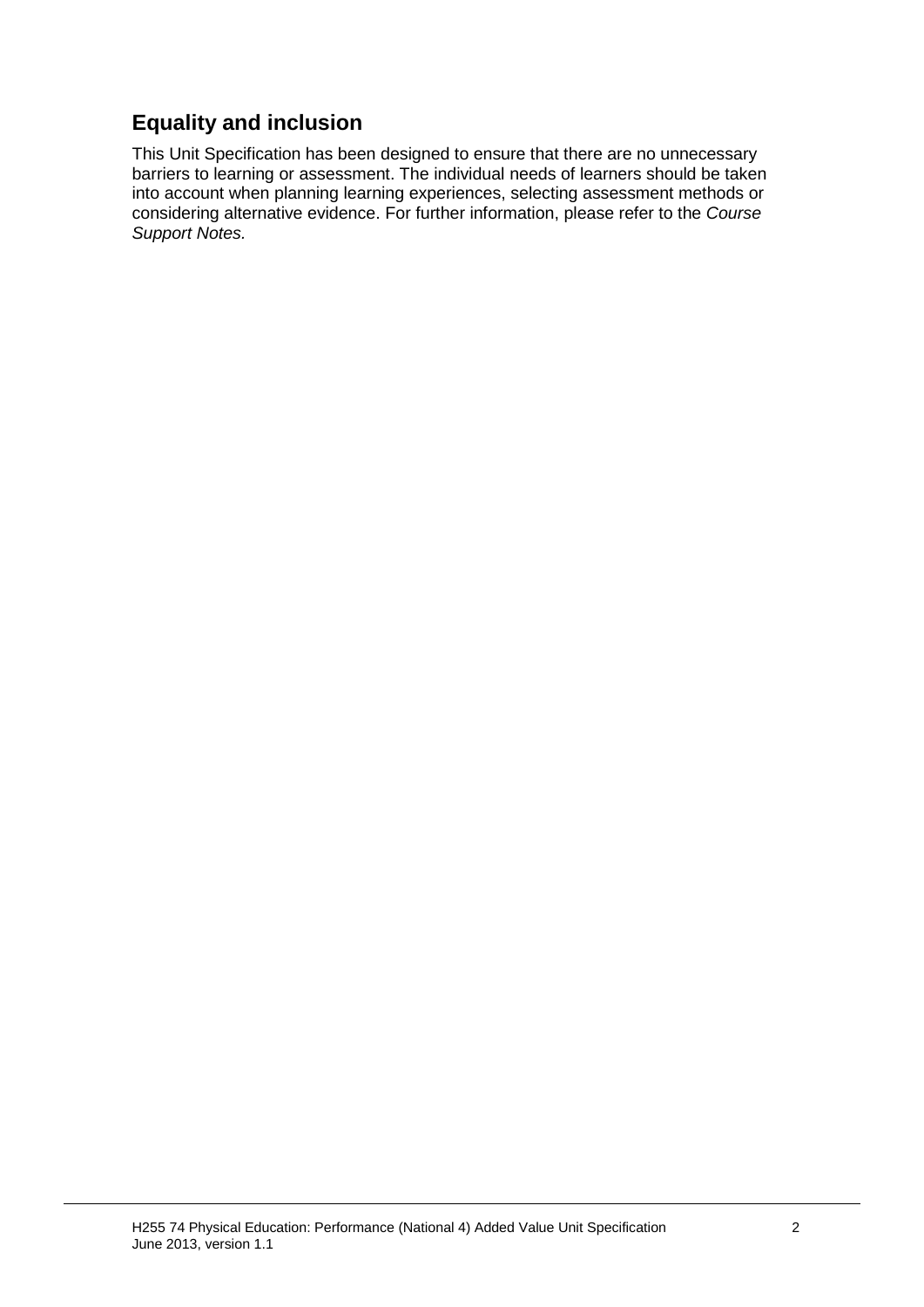# **Standards**

## **Outcomes and Assessment Standards**

### **Outcome 1**

The learner will:

#### **1 Prepare for and carry out a performance in a physical activity by:**

- 1.1 Preparing mentally, emotionally, socially or physically for the performance
- 1.2 Selecting and applying appropriate knowledge and skills during the performance
- 1.3 Following rules or guidelines or protocols and accepting decisions
- 1.4 Using safe practice, showing etiquette and managing emotions appropriately
- 1.5 Carrying out roles and responsibilities appropriately during the performance

## **Evidence Requirements for the Unit**

This Unit will be assessed through controlled assessment which meets the Evidence Requirements below.

The assessment method for this Unit will be a performance in which the learner will apply knowledge and skills from across the Units. The context of assessment must allow learners to experience a more competitive or demanding performance environment, such as a tournament or competition, an athletics event, a swimming gala, or a gymnastic or dance display. This could be carried out within the centre or between centres.

Evidence will be internally marked by centre staff in line with SQA guidelines.

All marking will be quality assurance by SQA.

#### **Setting the assessment**

The performance will be set by centres within the SQA guidelines described below. The learner will have an open choice of physical activity to be assessed.

The performance will be set by centres within the following guidelines:

- All learners should be provided with a clear outline of the assessment, and when and how they will be assessed. The teacher/lecturer and the learner should negotiate a physical activity that is appropriate for the learner. This should take into consideration the learner's ability to generate sufficient evidence to meet the assessment standards and, the assessor's own ability to competently assess the agreed physical activity and available resources.
- ♦ The performance context will be agreed between the learner and the teacher/lecturer.

The teacher/lecturer can provide supplementary guidelines, prompts or materials, a list of tasks or a practice environment to support the learner in the assessment. The performance need not be an end-of-Course activity, but can be prepared for, undertaken and assessed at any point during the Course.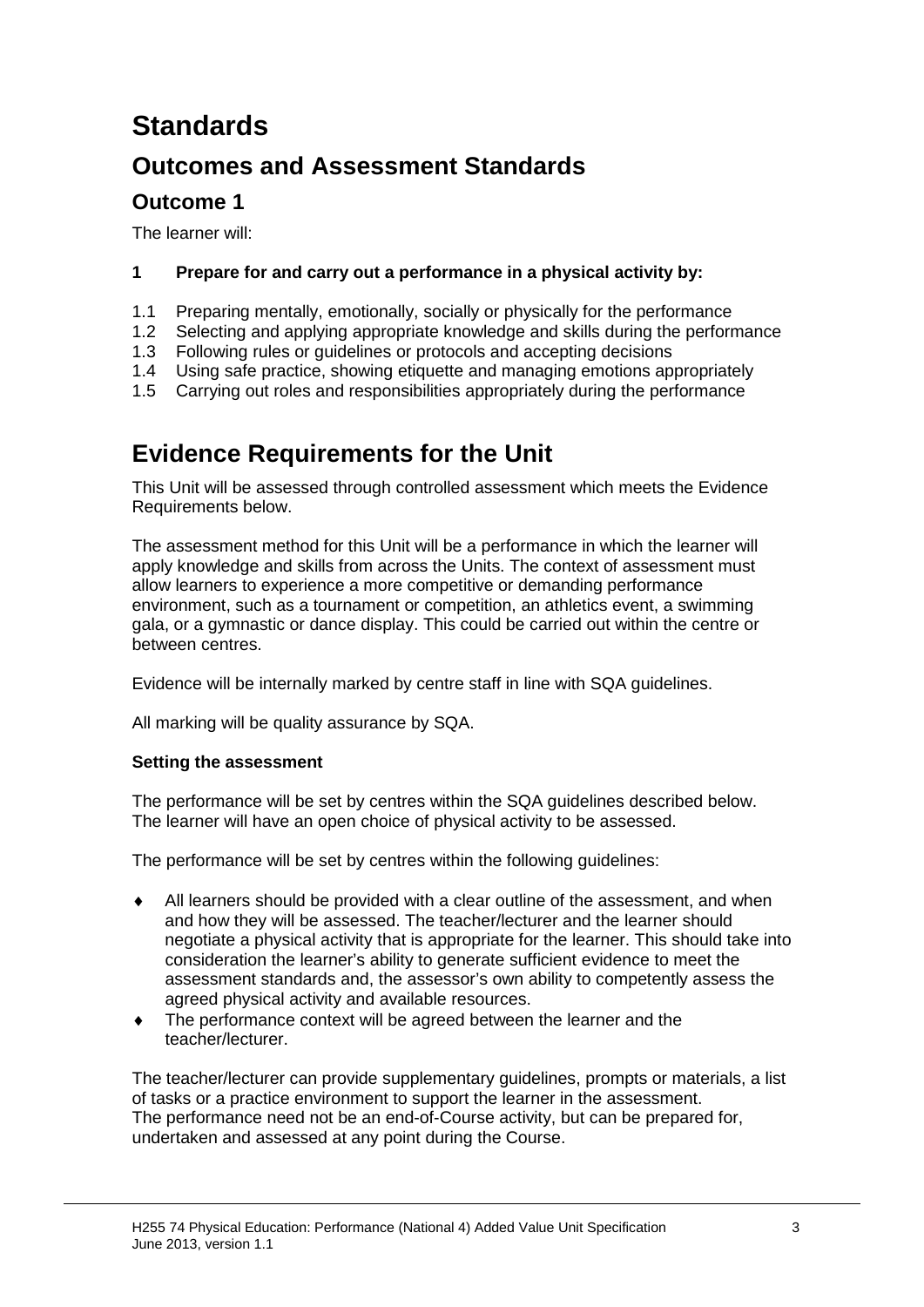Centres have flexibility in how they use the time allocated for the Added Value Unit to best suit the needs of their learners.

#### **Conducting the assessment**

The performance will be conducted under some supervision and control.

#### **Judging the evidence**

Evidence will be internally marked and verified by centre staff in line with SQA guidelines.

All assessment is subject to quality assurance by SQA.

For Assessment Standard 1.1 learners are required to provide written, oral or electronic evidence of how they prepared mentally, emotionally, socially or physically prior to the performance.

For Assessment Standard 1.2 learners are required to show evidence of the following during the performance:

- ♦ Selecting and applying a variety of movement and performance skills and techniques
- Demonstrating body management
- Decision-making (such as selecting and moving with self-confidence and economy in relation to others and/or their environment, and responding appropriately to fixed or moving objects)
- Adapting skills and techniques in performance situations

For Assessment Standard 1.3 learners are required to carry out the performance within the parameters of the guidelines and/or regulations of the chosen activity and accept decisions appropriately.

For Assessment Standard 1.4 learners are required to show evidence of using safe practices, demonstrating the etiquette expected in the activity and managing their emotions during the performance.

For Assessment Standard 1.5 learners are required to show evidence of carrying out the necessary roles and responsibilities appropriate to the performance.

#### **Re-assessment**

In relation to the Unit assessment, SQA's guidance on re-assessment for Units applies.

If the learner has been unable to provide the evidence required for the performance, but has provided the evidence required for Assessment Standard 1.1, then only the performance needs to be re-assessed.

Further information is provided in the exemplification of assessment in *Unit Assessment Support*. Advice and guidance on possible approaches to assessment is provided in the *Course Support Notes.*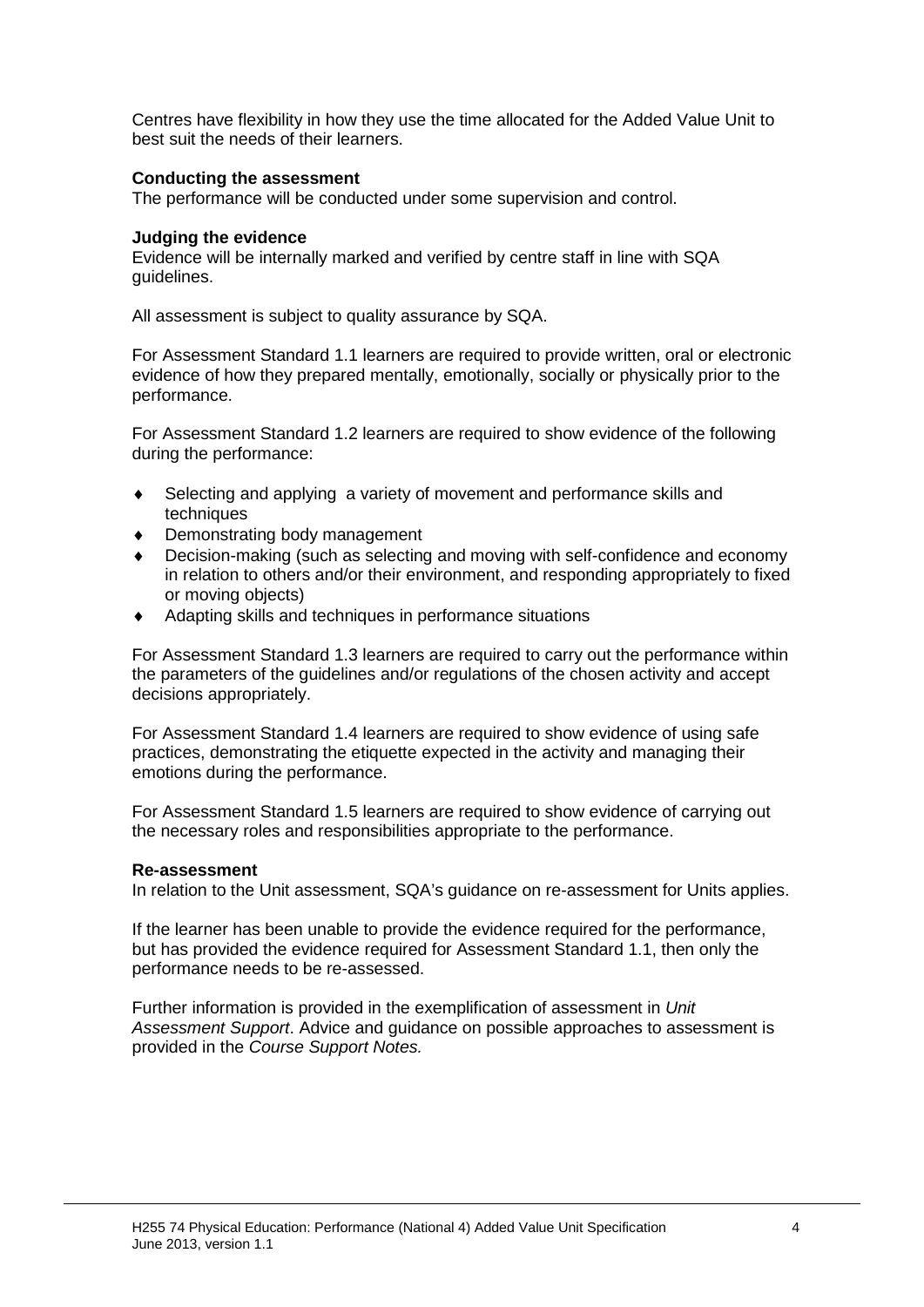## **Development of skills for learning, skills for life and skills for work**

Please refer to the *Course Specification* for information about skills for learning, skills for life and skills for work.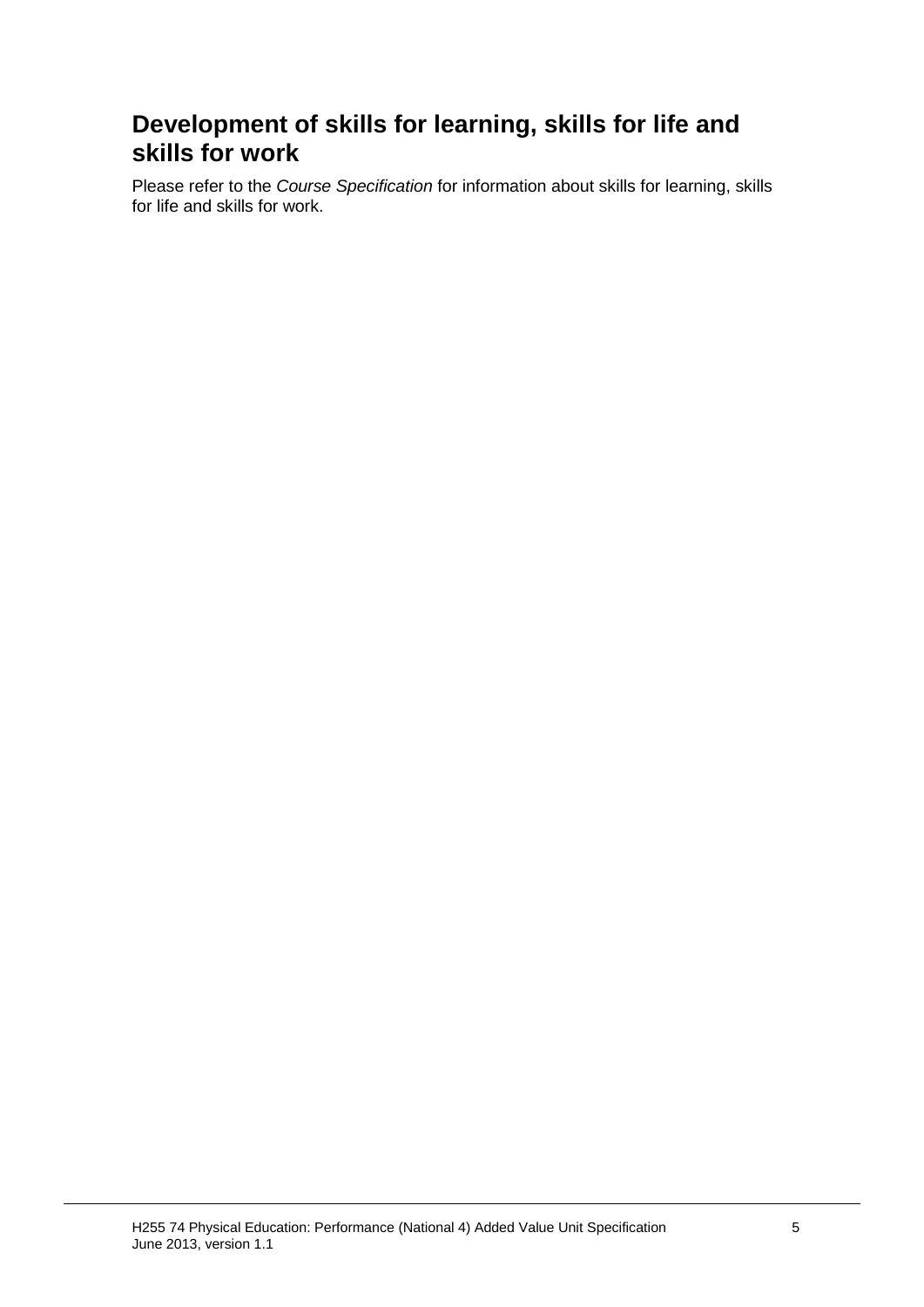## **Further mandatory information on Course coverage for the National 4 Physical Education Course**

The National 4 Physical Education Course assessment of the Added Value Unit will involve sampling the following skills, knowledge and understanding. Options exist for personalisation and choice.

| <b>PERFORMANCE</b>                                                                 |                                          |  |  |
|------------------------------------------------------------------------------------|------------------------------------------|--|--|
| Pre-planning for the single performance                                            |                                          |  |  |
| Learners must know how factors may                                                 | Select from mental, social, emotional or |  |  |
| impact on performance.                                                             | physical factors                         |  |  |
| Learners must demonstrate that they can                                            | Planning and preparing skills prior to a |  |  |
| undertake relevant preparation for their                                           | single performance                       |  |  |
| performance in relation to one factor                                              |                                          |  |  |
| (mental, emotional, social or physical).                                           |                                          |  |  |
| The single performance                                                             |                                          |  |  |
| Learners must demonstrate:                                                         | Movement and performance skills          |  |  |
|                                                                                    | Body management skills                   |  |  |
|                                                                                    | Decision-making in context               |  |  |
|                                                                                    | Adapting skills and techniques           |  |  |
|                                                                                    | Following rules and regulations          |  |  |
|                                                                                    | Accepting decisions                      |  |  |
| Learners must use safe practices during the performance.                           |                                          |  |  |
| Learners must know and follow appropriate etiquette during the performance.        |                                          |  |  |
| Learners must demonstrate that they can manage their emotions appropriately during |                                          |  |  |
| the performance.                                                                   |                                          |  |  |
| Candidates must demonstrate their ability to sometimes carry out roles and         |                                          |  |  |
| responsibilities during the performance.                                           |                                          |  |  |

#### **Physical activity choices — guidance and advice**

Physical activities for assessment will normally be chosen from those covered within the National 4 Physical Education Course at the centre. The Physical Education *Course Support Notes* contain a table of popular activities.

It is the centre's responsibility to ensure that sufficient assessor expertise exists to manage the assessment process and assess learner evidence. Before agreeing to assess an activity, the assessor should consider the following:

- $\bullet$  the practicality of assessing activities outwith the usual learning environment
- ♦ health and safety and child protection issues
- available resources
- $\bullet$  the time management involved in assessing the activity
- the suitability of the performance context: ensuring the context is challenging enough to provide the learner with the opportunity to generate the evidence that will meet all the Assessment Standards
- the collation, assessment and recording of appropriate assessment evidence

Further advice on managing performance contexts is provided in the National 4 Physical Education *Course Support Notes.*